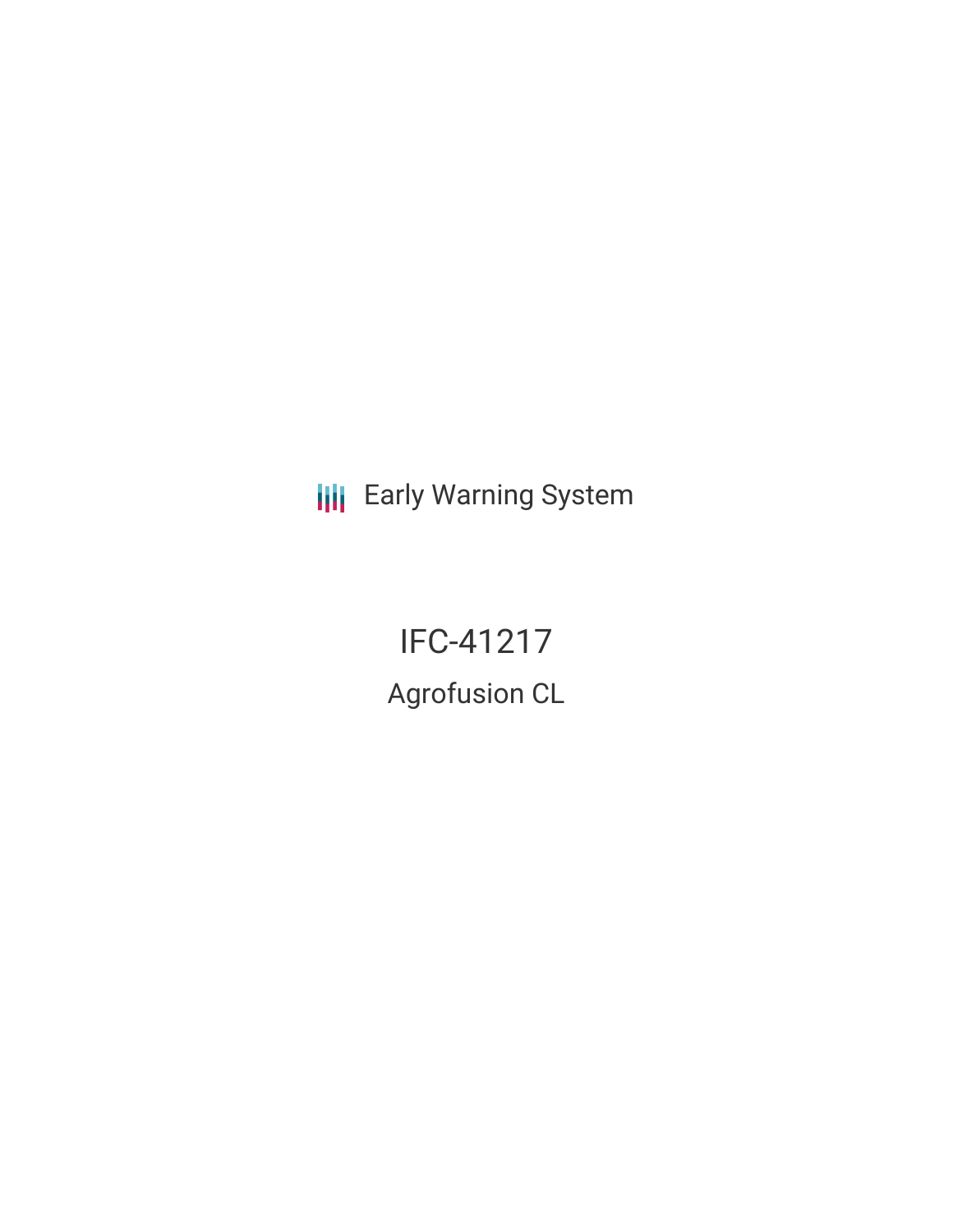## **Quick Facts**

| <b>Countries</b>               | Ukraine                                      |
|--------------------------------|----------------------------------------------|
| <b>Financial Institutions</b>  | International Finance Corporation (IFC)      |
| <b>Status</b>                  | Approved                                     |
| <b>Bank Risk Rating</b>        | B                                            |
| <b>Voting Date</b>             | 2018-06-01                                   |
| <b>Borrower</b>                | FE INTEGRATED AGROSYSTEMS                    |
| <b>Sectors</b>                 | Agriculture and Forestry, Industry and Trade |
| <b>Investment Type(s)</b>      | Loan                                         |
| <b>Investment Amount (USD)</b> | \$17.00 million                              |
| <b>Project Cost (USD)</b>      | $$30.00$ million                             |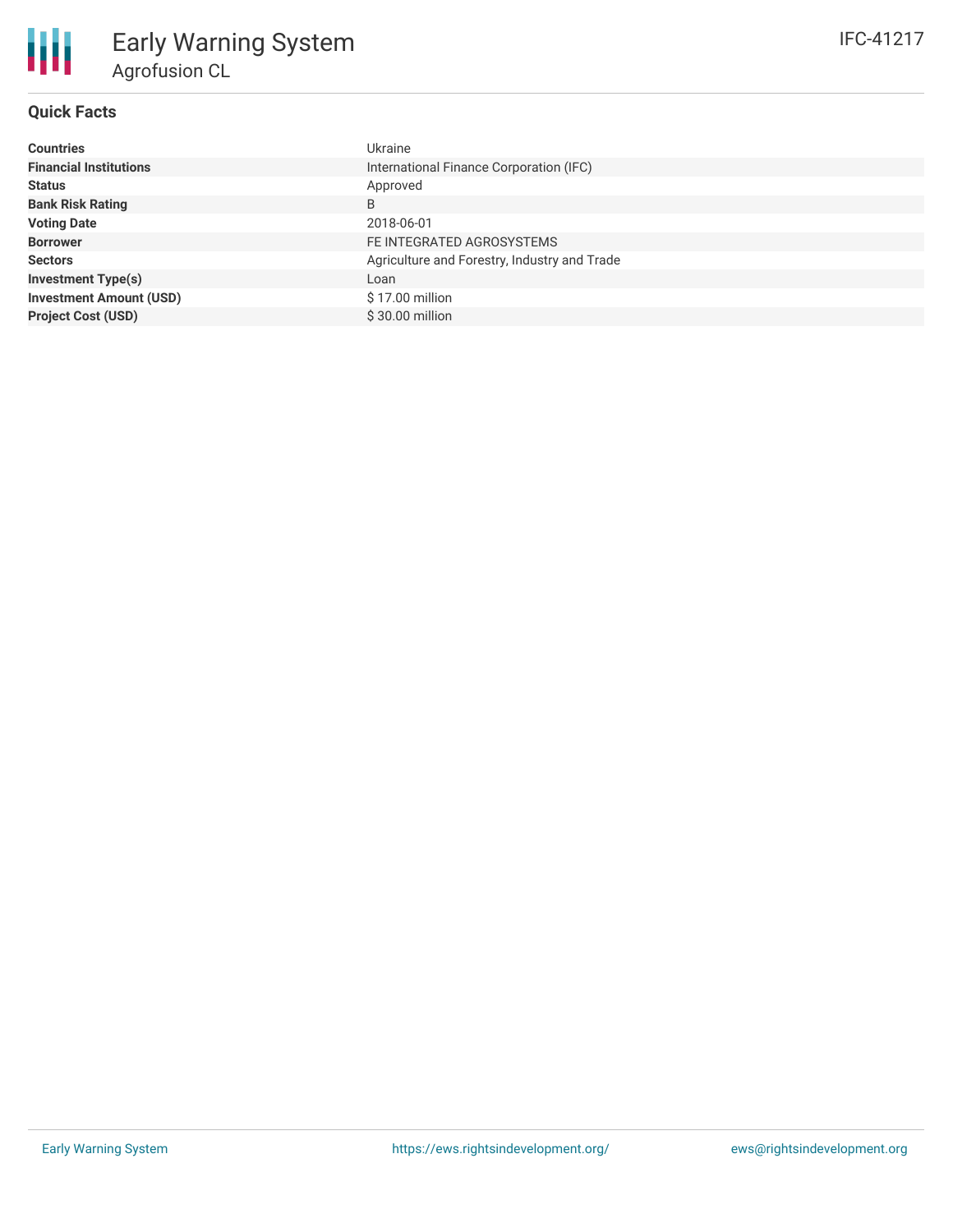

## **Project Description**

This project provides financing to Agrofusion Group, the largest tomato paste and industrial tomato producer in Ukraine, to expand its product portfolio and increase export volumes.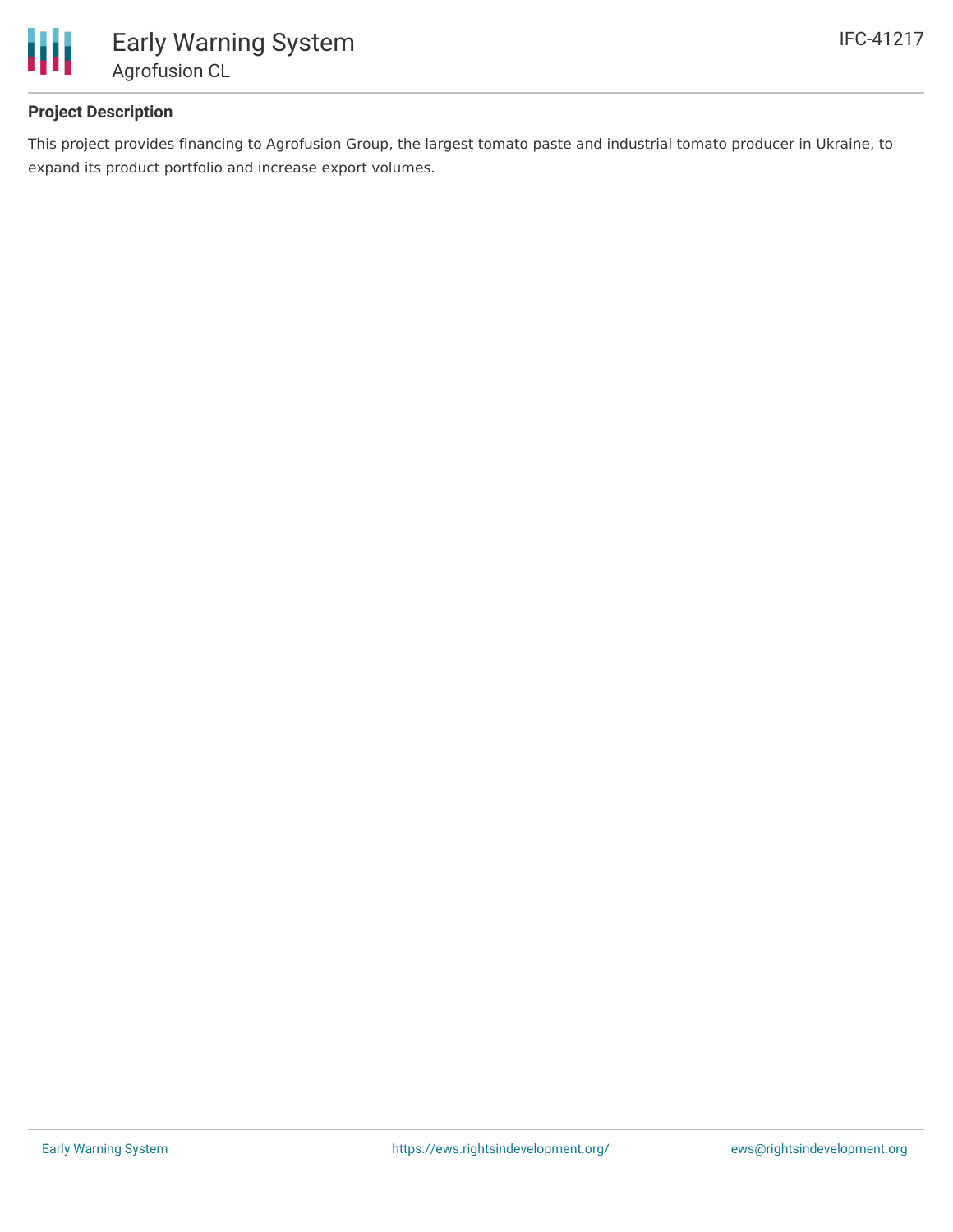

### **Investment Description**

• International Finance Corporation (IFC)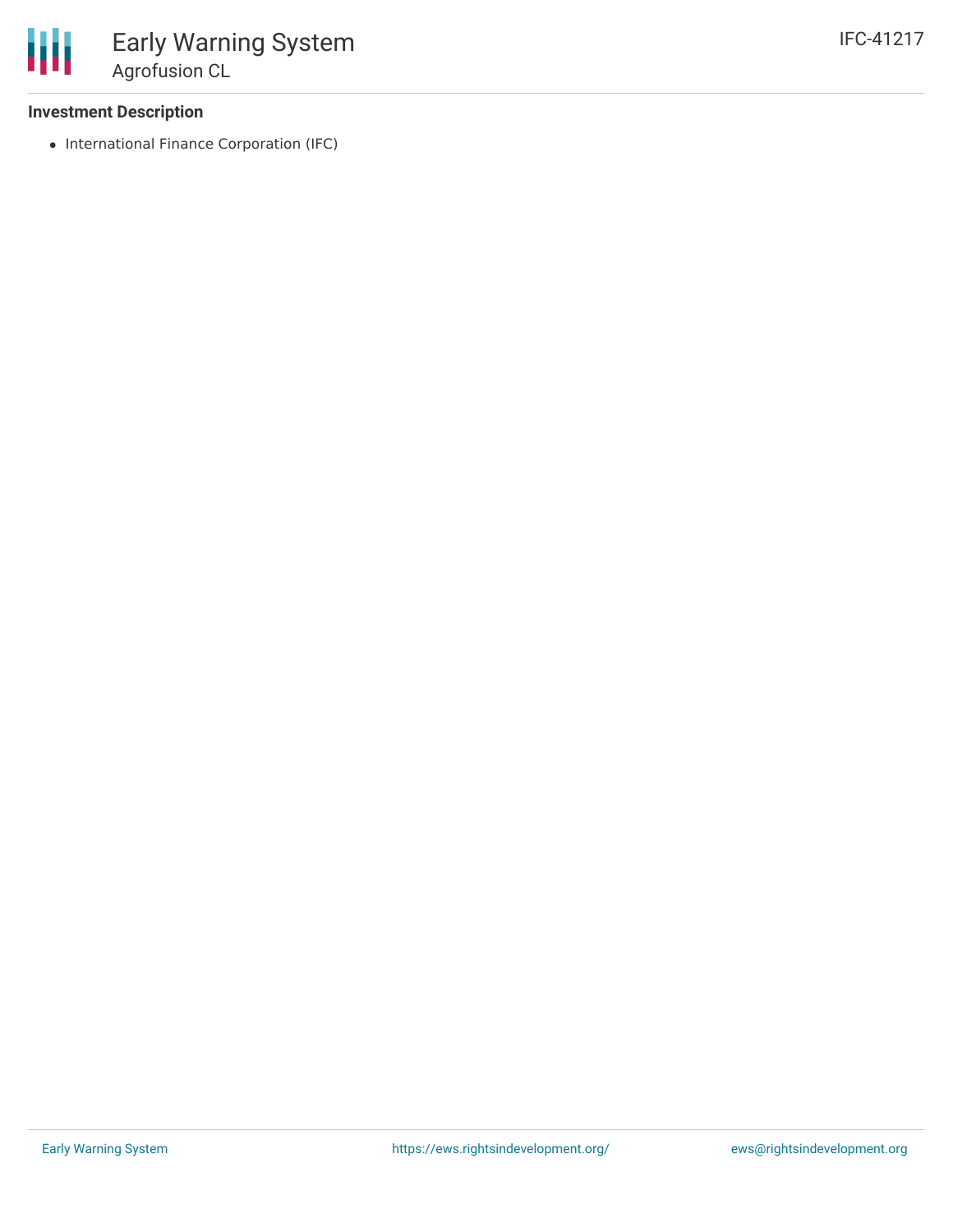### **Private Actors Description**

Agrofusion Group is wholly-owned by the Sypko family.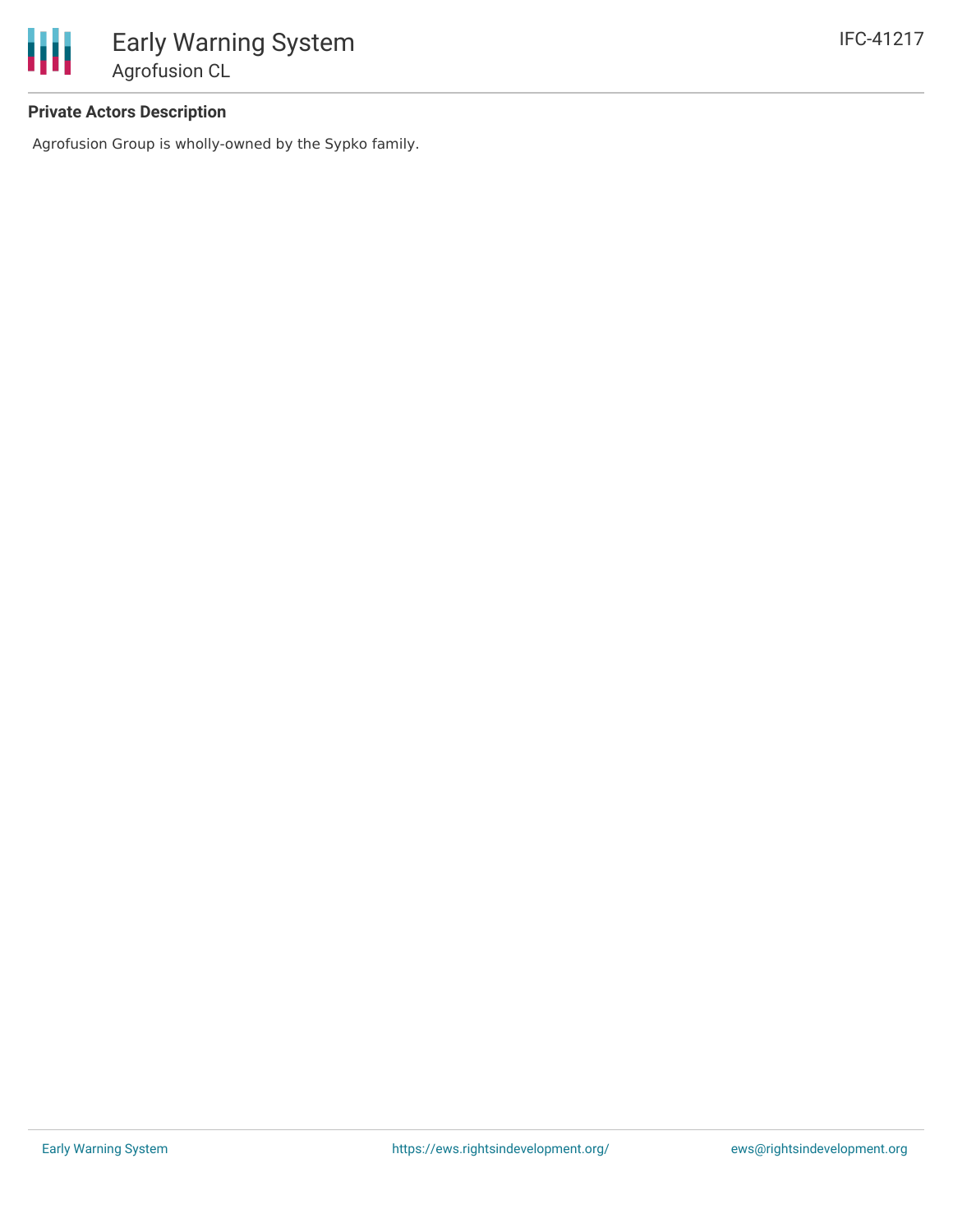

# Early Warning System Agrofusion CL

| <b>Private Actor 1</b>   | <b>Private Actor</b><br>Role | <b>Private Actor</b><br>Sector | <b>Relation</b> | <b>Private Actor 2</b> | <b>Private Actor</b><br>2 Role | <b>Private Actor</b><br>2 Sector |
|--------------------------|------------------------------|--------------------------------|-----------------|------------------------|--------------------------------|----------------------------------|
| $\overline{\phantom{0}}$ | $\sim$                       | $\overline{\phantom{0}}$       |                 | Agrofusion Holding     | Client                         | $\overline{\phantom{a}}$         |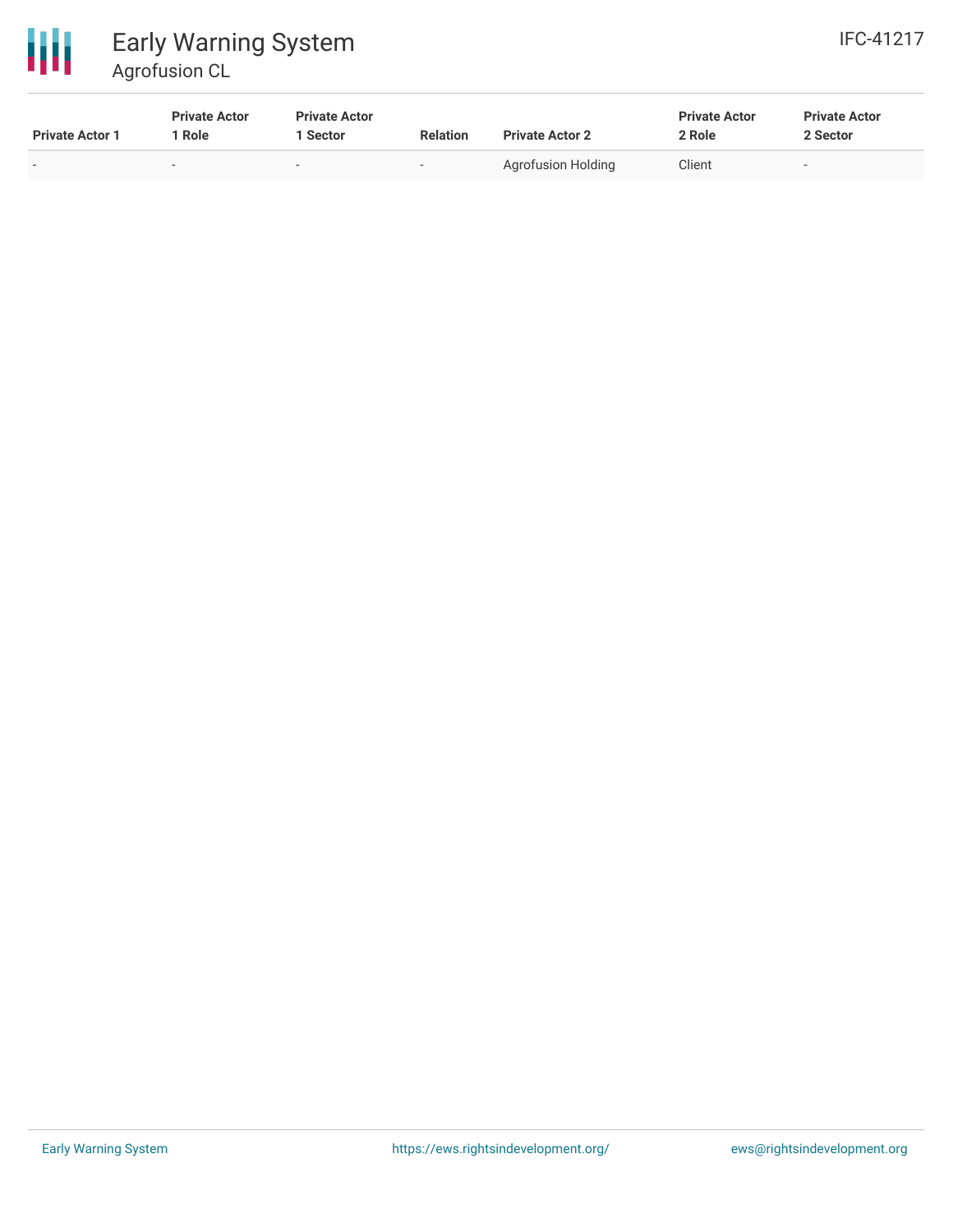

### **Contact Information**

Agrofusion Group Olga Zhukova Head of Financial Department +380 512 58 79 08 (11 10) Olga.Zhukova@inagro.ua 34 Prospect Myru, 54034, Mykolayiv, Ukraine <http://www.inagro.ua>

#### **ACCOUNTABILITY MECHANISM OF IFC**

The Compliance Advisor Ombudsman (CAO) is the independent complaint mechanism and fact-finding body for people who believe they are likely to be, or have been, adversely affected by an IFC or MIGA- financed project. If you submit a complaint to the CAO, they may assist you in resolving a dispute with the company and/or investigate to assess whether the IFC is following its own policies and procedures for preventing harm to people or the environment. If you want to submit a complaint electronically, you can email the CAO at CAO@worldbankgroup.org. You can learn more about the CAO and how to file a complaint at http://www.cao-ombudsman.org/